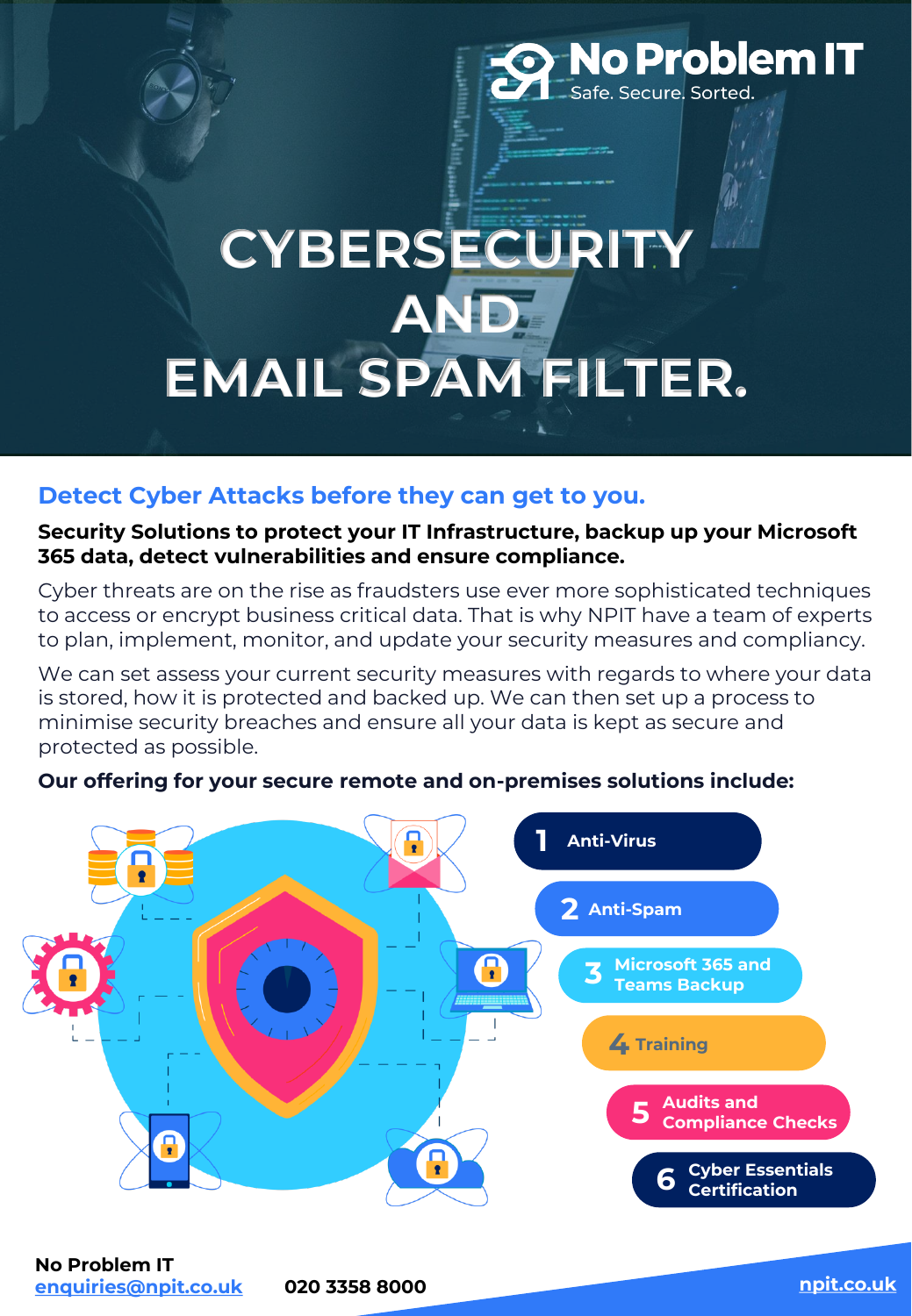

### **Anti-Virus: robust security you can rely on.**

Protect devices from malware, viruses and drastically reduce the chance of data loss. Our Anti-Virus solutions can prevent, detect and respond to all threats that might affect your business' assets.

Our Supplier: **Bitdefender,** the global cybersecurity leader protecting systems.

#### **Email Anti-Spam: built for your business.**



While many email platforms have software to filter out scam emails, spam and phishing mails can still get through to your inbox.

Advanced anti-spam email security to block phishing, spam, malware, viruses, ransomware, and other email threats. Our advanced, easy to use email security solutions are office 365 compatible.

Our Supplier: **SpamTitan**, business email spam protection.

#### **Microsoft 365 and Teams Backup: securing your data.**

Backup your Microsoft 365 estate including Exchange, Sharepoint and Teams to protect hundreds of Microsoft 365 files and mailboxes.

Protect against data loss when migrating to the cloud.

NPIT will provide you with a complete copy of all your Microsoft 365 data so that you can recover anything on exchange email, OneDrive, SharePoint, or Teams in the event of a problem.

Our Supplier: **Acronis**, backup Software For Home, Business and Resale

#### **Endpoint Management and Security.**



Securely manage iOS, Android, Windows, and Mac OS devices with a single endpoint management solution.

Endpoint Manager Using a combination of Azure and Intune restrict access to only the

apps on the device that your employees need. Build, run and manage applications across multiple clouds, on-premises and remotely.

Our Supplier: **Microsoft Azure and Intune**

#### **Training.**

Provide ongoing training and testing staff to promote security and safe practices internally. Teach effective security measures, from awareness of current threats and safe practice, to technical training courses.

**No Problem IT 169 Hamilton Road, SE27 9SW [npit.co.uk](https://npit.co.uk/cyber-essentials-certification/)**